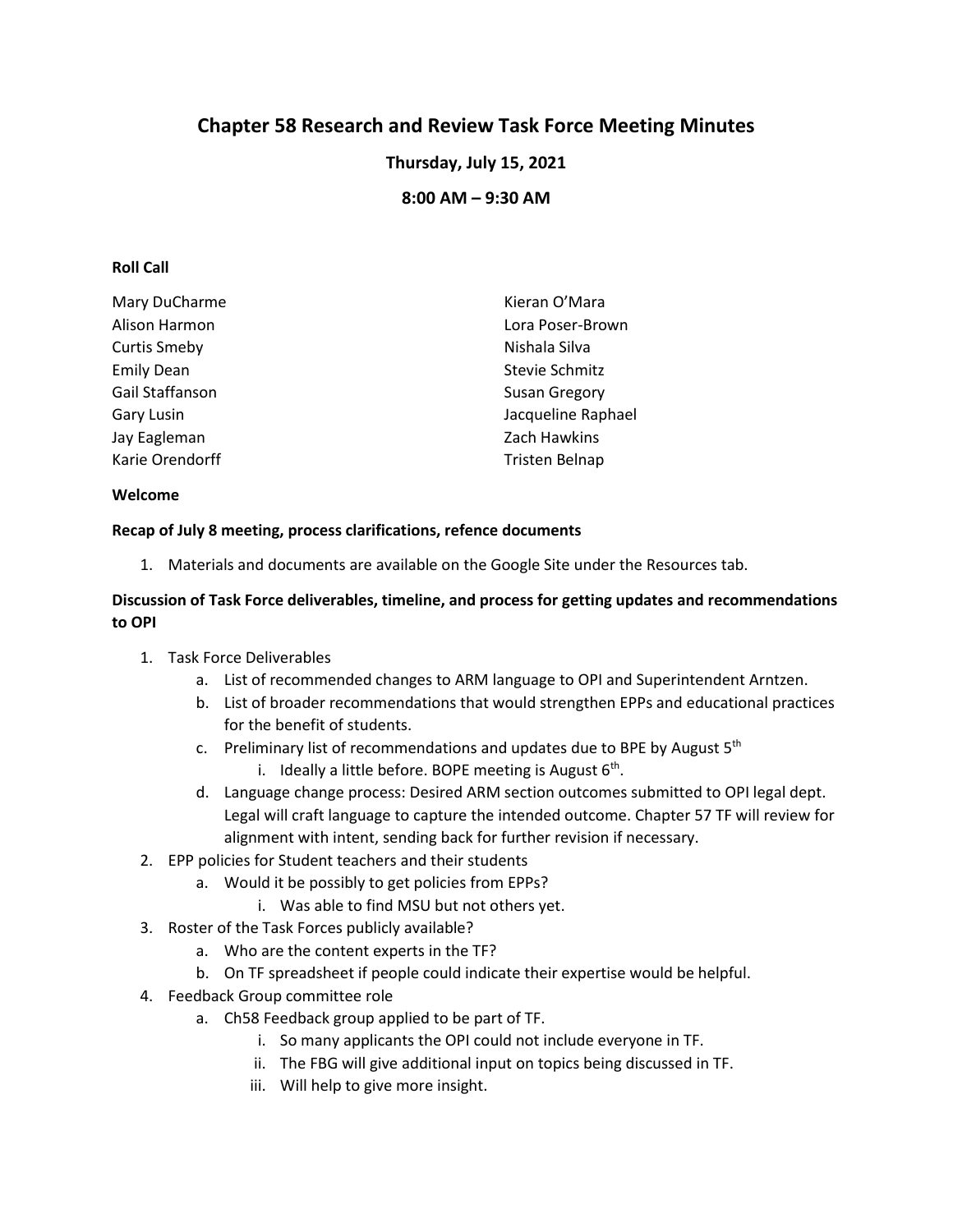### **Review agreed upon voting rules and protocols.**

- 1. Quorum of 12 required to vote on recommendations.
- 2. The same number required to pass a recommendation forward to OPI.

**Continue discussion lever topics 1 and 2 (internship pilot program, culturally responsive teaching & Indian Ed. for All, differentiated instruction, diversity of field experience, alternative pathways). Identify and record decisions and desired outcomes in these areas.**

- 1. Montana is a noncompliant English language learner State of Montana.
	- a. TF has the opportunity to make change.
	- b. Tribal students cannot talk their own language.
	- c. ARM language currently
		- i. Sections that hint ELAs institute their own standards.
			- 1. Opportunity for new level of engagement between OPI and Tribal schools.
				- a. For tribal languages to become a part of core system.
- 2. Specific recommendations going to be made around Tribal languages.
	- a. Where are there specific areas to make change in Ch. 58?
- 3. Indian Education for All (IEFA) is existing program.
	- a. May be able to make changes within this program.
	- b. Policy to allow communities to use funds that allow for Language incorporation in curriculum.
- 4. Lever Topic 1
	- a. Pedagogy and Content:
		- i. Culturally Responsive Teaching and IEFA
		- ii. Differentiated Instruction
		- iii. Trauma Informed Instruction and SEL
		- iv. Recommendation to change ARM language in World Languages to directly identify specific tribal languages?
- 5. Is there a document that could be used to track changes?
- 6. Will the TF be addressing initial and advanced standards parallelly?
	- a. TF will be looking through the chapter to identify where any relevant language should be revised.
	- b. Makes sense to look at both as they come up.
- 7. IEFA is required for licensure.
	- a. Must be in ch58 but unsure where it is.
	- b. Students are required to take either:
		- i. the campuses IEFA 101 or;
		- ii. OPI learning hub IEFA introduction required for ALL new licensure.
			- 1. If going through EPP, must take one of those options to become licensed.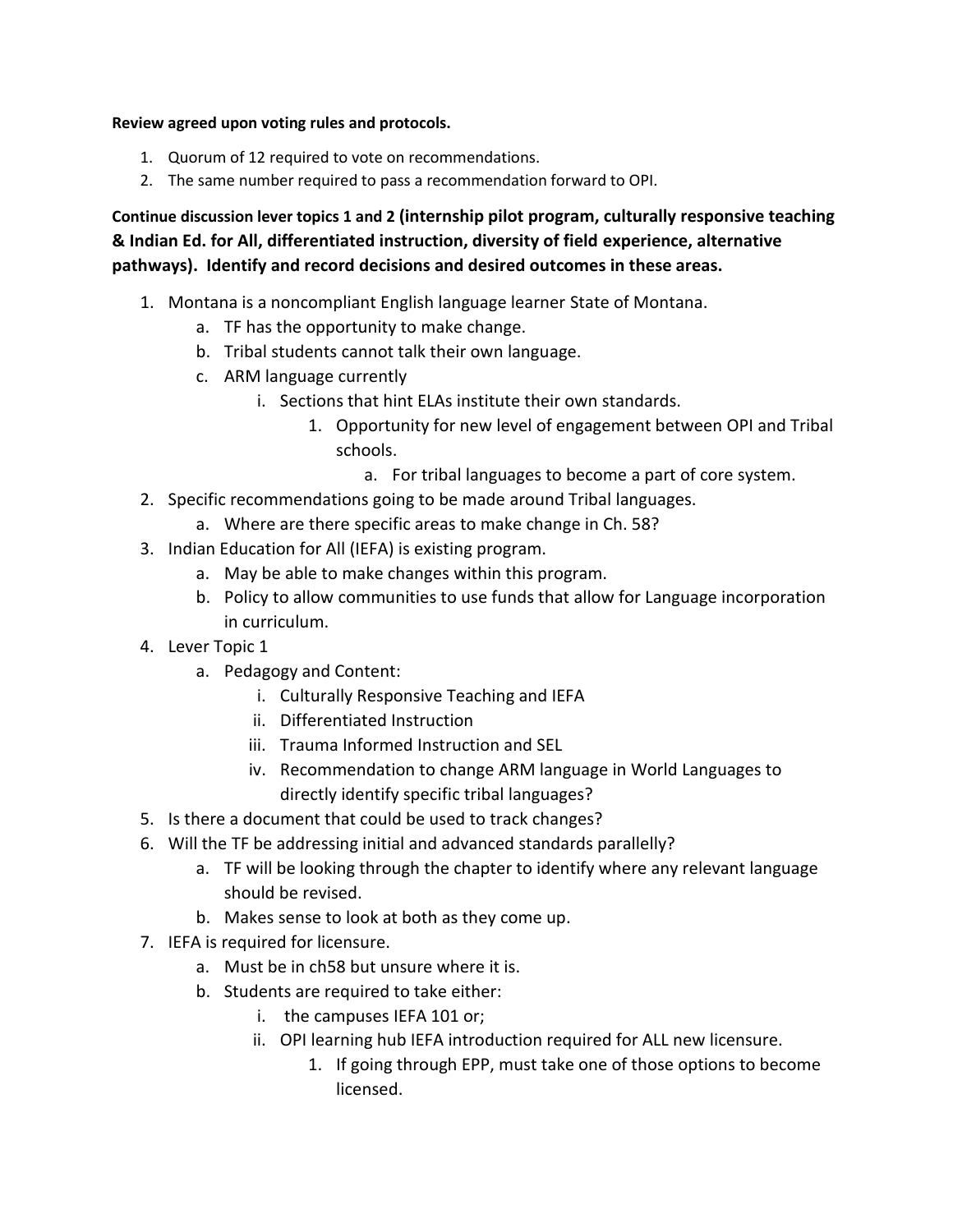- 8. Recommendation for incorporating Tribal Languages into "other world languages."
	- a. Would it be helpful in looking national language standards?
	- b. Is there other language specialist on the TF?
		- i. There are none identified at this time.
- 9. Are there Tribal Languages taught in any public post-secondary institutions?
	- a. Other than Tribal colleges?
	- b. Northern has taught Cree on some occasions.
		- i. Not currently but would be happy to facilitate it.
	- c. MSU Bozeman
		- i. Does not have native languages in Curriculum.
- 10. Windy Boy introduced Bill.
	- a. To integrate tribal languages into institutions.
	- b. Opportunity to incorporate language into preschool through post-secondary.
		- i. The younger students would have the opportunity to continue their education and beyond within their own language realm.
- 11. 10.58.501 TEACHING STANDARDS or 10.58.311 INITIAL CONTENT AND PEDAGOGICAL KNOWLEDGE
	- a. Are there any specific or general changes that should be made to these sections?
	- b. Both sections identify specific assurances that candidates have competencies and knowledge.
- 12. Is there a suggestion to create a subchapter that establishes an endorsement?
	- a. Individuals should get endorsed to teach Tribal languages at EPPs
- 13. Now could be the time to look at specific sections for outcomes.
	- a. What specific sections would the TF ask OPI legal to address to achieve outcomes.
- 14. When a student enrolls in school:
	- a. Required to take a sample home language survey
		- i. Example question: What language did the child learn when she/he began to talk?
	- b. All parents checked English.
- 15. Challenges schools and students are around classroom culture.
	- a. Building a healthy and save culture for students, teachers, and staff.
	- b. There is not much around culture building in the chapter.
	- c. The academic content will never get through if a student does not feel safe and included in the classroom environment.
	- d. Possibly something in 10.58.501 (a) (b) (c) that could be included.
		- i. Having an understanding an applying
		- ii. But could possibly include more specifics.
- 16. Two schools of thought around Language
	- a. Offer the opportunity for students in programs to have exposure to Tribal Languages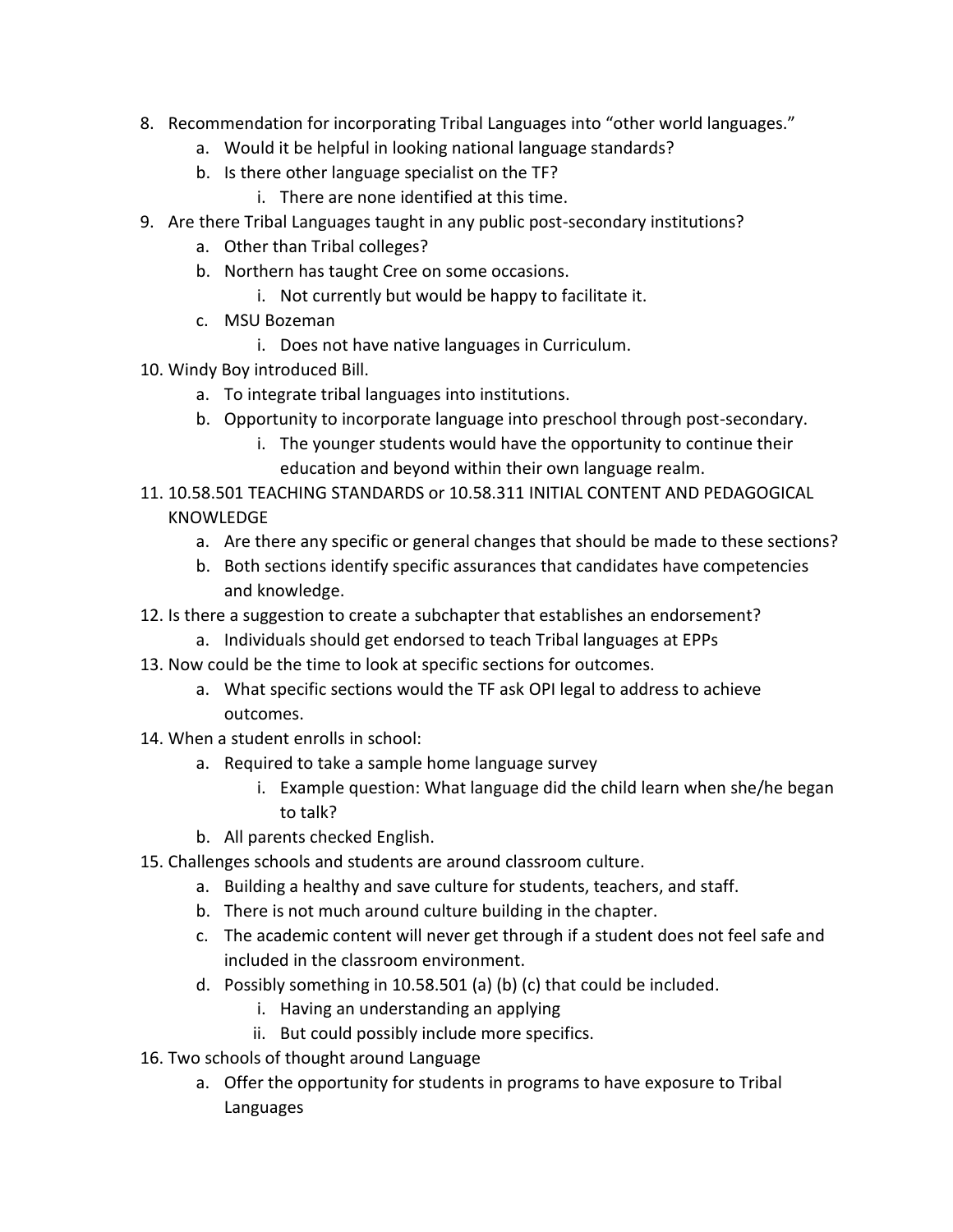- i. Possibly insert the word "language" in (b) or (l)
- b. Offering the option for Tribal languages to be seen under the world languages.
- 17. Would it be helpful to have an indigenous language expert to help draft a subchapter around ESL?
- 18. Developing a nurturing environment
	- a. Social Emotional Learning
	- b. Trauma informed learning
	- c. Evidence based
	- d. Building relationships
		- i. There are approaches that are evidence based to create heathy classroom environment.
	- e. Community building within classrooms.
		- i. How you build a community amongst individuals that feel:
			- 1. Safe
			- 2. Seen
			- 3. Heard
			- 4. Respected
	- f. Programs being developed to build understanding and respect between native and non-native students.
		- i. Native students can be an intragyral part of community.
		- ii. Non-native students are exposed to why those parts of the community are so important.
			- 1. Is a great way to help students enter adulthood in general.
- 19. IEFA reports look different depending on their district.
	- a. More rural areas may have the opportunity to become fluent in their native language.
	- b. Larger urban districts with a significant number of native American students come from several different tribes.
- 20. Subchapters could be requested to be written around:
	- a. Endorsements of ESL
	- b. Endorsements of Indigenous languages
- 21. Just because the ARM does not specifically mention community building there are EPPs that are teaching it.
- 22. Suggestion: subchapter 5 (a) reword to "and differentiate developmentally appropriate instruction for learners of all abilities based on evidence-based practice"
- 23. Recommendations in 10.58.501
	- a. (a) demonstrate understanding of how learners grow and develop, recognizing that patterns of learning and development vary individually within and across the cognitive, linguistic, social, emotional, behavioral health continuum, and physical areas, and differentiate developmentally appropriate instruction for learners of all abilities based on evidence-based practice and individualize